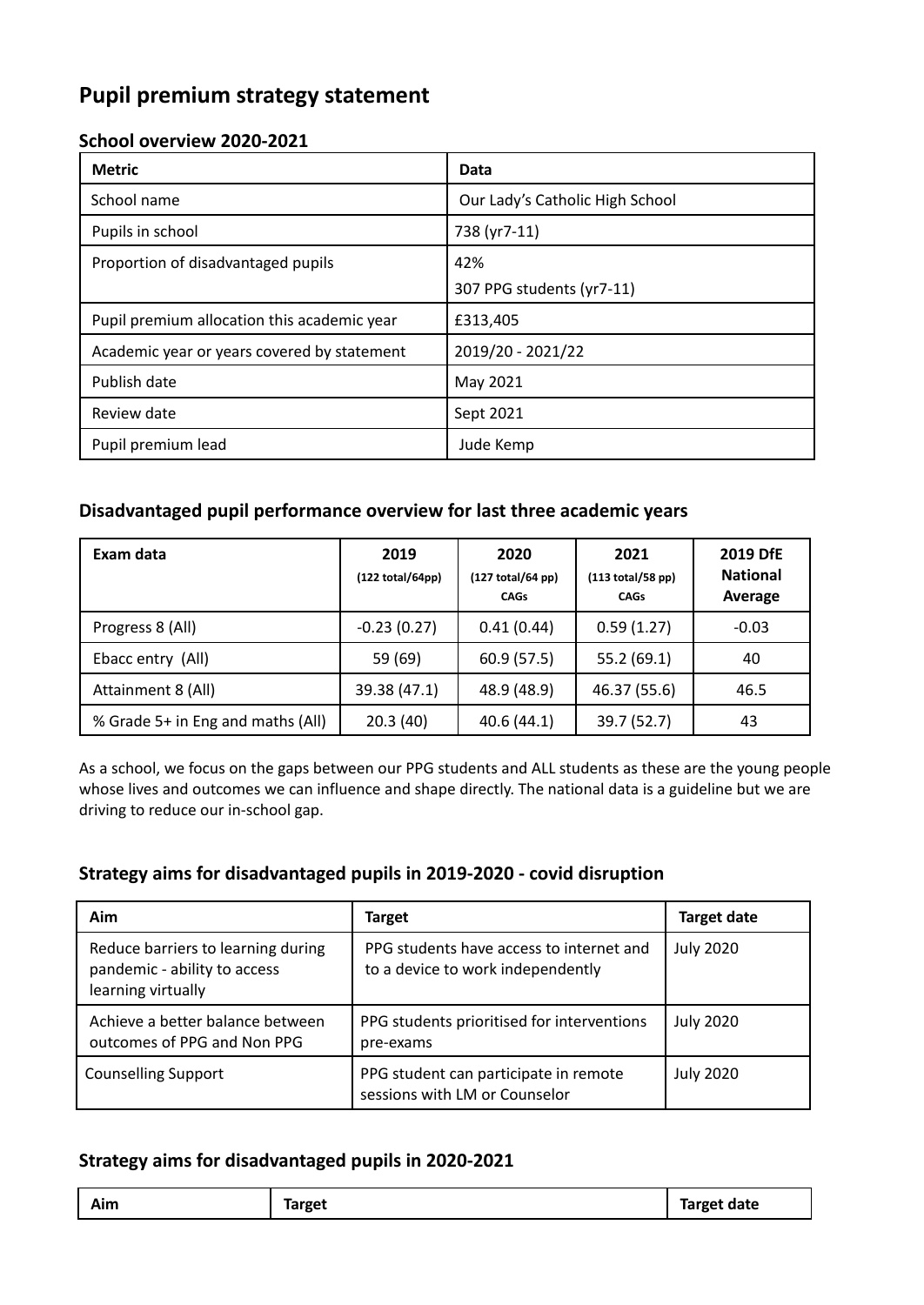| Progress 8                                     | To reduce the gap in the Progress 8 score for PPG<br>students vs Non PPG students       | Sept 2021 |
|------------------------------------------------|-----------------------------------------------------------------------------------------|-----------|
| <b>Attainment 8</b>                            | To reduce the gap in the Attainment 8 score for PPG<br>students vs Non PPG students     | Sept 2021 |
| Percentage of Grade 5+<br>in English and maths | To improve on 2019 national figure of 43% and OLCHS<br>40.6% in 2020 and reduce the gap | Sept 2021 |
| Other                                          | Improve punctuality of PPG students                                                     | Sept 2021 |
| Ebacc entry                                    | To maintain or increase no. of Ebacc Entries across<br>PPG students                     | Sept 2021 |

# **Teaching priorities for 2021-2022**

| <b>Measure</b>                                          | <b>Activity</b>                                                                                                                                                                        |
|---------------------------------------------------------|----------------------------------------------------------------------------------------------------------------------------------------------------------------------------------------|
| Priority 1                                              | Development of teacher training to support the Recovery Curriculum - CPD<br>and wider staff development.                                                                               |
| <b>Priority 2</b>                                       | Tracking and best assessment of PPG students - more open and regular<br>identification/emphasis on PPG students to ensure they are supported<br>appropriately at dept/classroom level. |
| <b>Barriers to learning</b><br>these priorities address | Training for staff and for HoDs.<br>Meaningful and regular comms around PPG students at dept and school<br>level.                                                                      |
| Projected spending                                      | £67,000                                                                                                                                                                                |

### **Targeted academic support for 2021-2022**

| <b>Measure</b>                                   | <b>Activity</b>                                                                                                                                             |
|--------------------------------------------------|-------------------------------------------------------------------------------------------------------------------------------------------------------------|
| Priority 1                                       | Literacy and/or Numeracy support across Ys7-9 to close gaps in<br>knowledge and ability to access secondary learning.<br>Quality First - whole school level |
| <b>Priority 2</b>                                | Targeted support: revision classes (lesson 4) extended school<br>and holiday revision sessions for y10 students (core subjects)                             |
| Barriers to learning these priorities<br>address | Employ/deploy staff to provide support (additional teaching<br>hours)<br>'Encouraging' student attendance (see parents section below)                       |
| Projected spending                               | £51,064                                                                                                                                                     |

# **Wider strategies for 2021-2022**

| <b>Measure</b> | <b>Activity</b>                                                                                                                 |
|----------------|---------------------------------------------------------------------------------------------------------------------------------|
| Priority 1     | Increasing/improving engagement with parents of PPG<br>students who display poor<br>engagement/punctuality/attendance in ys7-10 |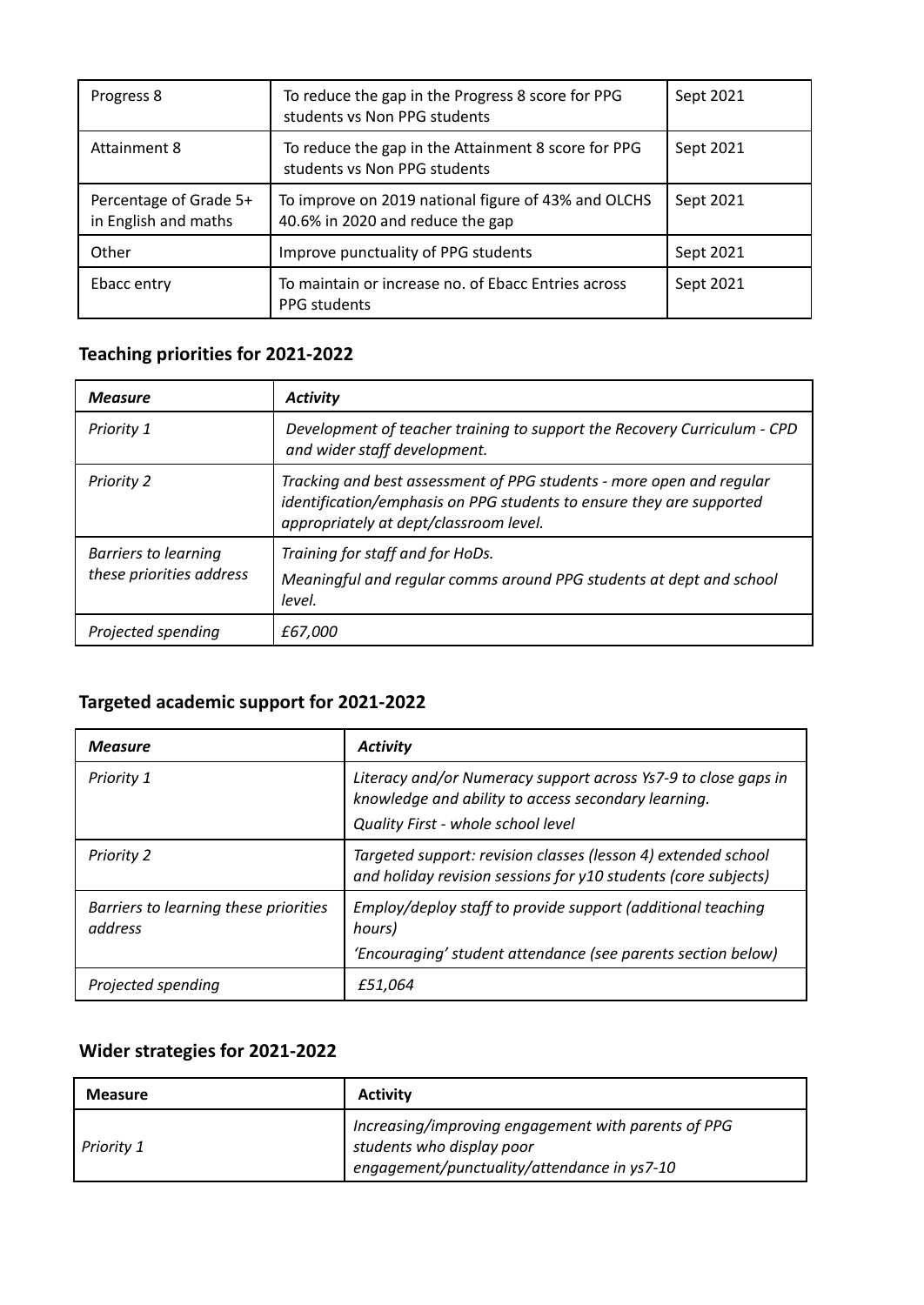| <b>Priority 2</b>                                | Targeted support for PPG students through nurture groups,<br>workshops/activities and therapeutic support - different themes<br>based around Cit and RS                                   |
|--------------------------------------------------|-------------------------------------------------------------------------------------------------------------------------------------------------------------------------------------------|
| <b>Priority 3</b>                                | Targeted support through safeguarding/mentoring/behaviour<br>management and inclusion- in and out of class                                                                                |
| Priority 4                                       | <b>Counselling Support</b>                                                                                                                                                                |
| Barriers to learning these priorities<br>address | Who/how to support and address parental engagement<br>Outside agencies/groups to run activities/workshops/YH<br>Ability to be focused on learning and reducing any emotional<br>barriers. |
| Projected spending                               | £160,500                                                                                                                                                                                  |

# **Access to Music and other fee paying classes**

| <b>Measure</b>                                   | <b>Activity</b>                                                                                      |
|--------------------------------------------------|------------------------------------------------------------------------------------------------------|
| Priority 1                                       | Expand opportunities to learn musical instruments through<br>offering free lessons                   |
| Priority 2                                       | Expand opportunities to learn foreign languages through<br>offering free lessons                     |
| Priority 3                                       | Expand opportunities to learn Dance through offering free<br>lessons                                 |
| Barriers to learning these priorities<br>address | These are activities that require funding as 'extra-curricular' -<br>fees are waived for PP students |
| Projected spending                               | £3,500                                                                                               |

# **Monitoring and implementation**

| Area                    | <b>Challenge</b>                                                                            | <b>Mitigating action</b>                                                                                         |
|-------------------------|---------------------------------------------------------------------------------------------|------------------------------------------------------------------------------------------------------------------|
| <b>Teaching</b>         | Time for staff development/training                                                         | Directed time used effectively.<br>Timetabled slots for early finishes to<br>allow for extended CPD.             |
| Targeted support        | Testing all effectively PPG students to<br>identify gaps in knowledge.                      | Better awareness of gaps in knowledge<br>for PPG students and ability to support<br>academic achievement better. |
| Wider strategies        | Parental engagement - how to engage<br>their attendance in for a<br>meeting/parents evening | Increased attendance and engagement<br>from students                                                             |
| projected<br>spending   | 10% of budget allocation for<br>administration costs                                        | £31,341                                                                                                          |
| total expected<br>costs |                                                                                             | £313, 405                                                                                                        |